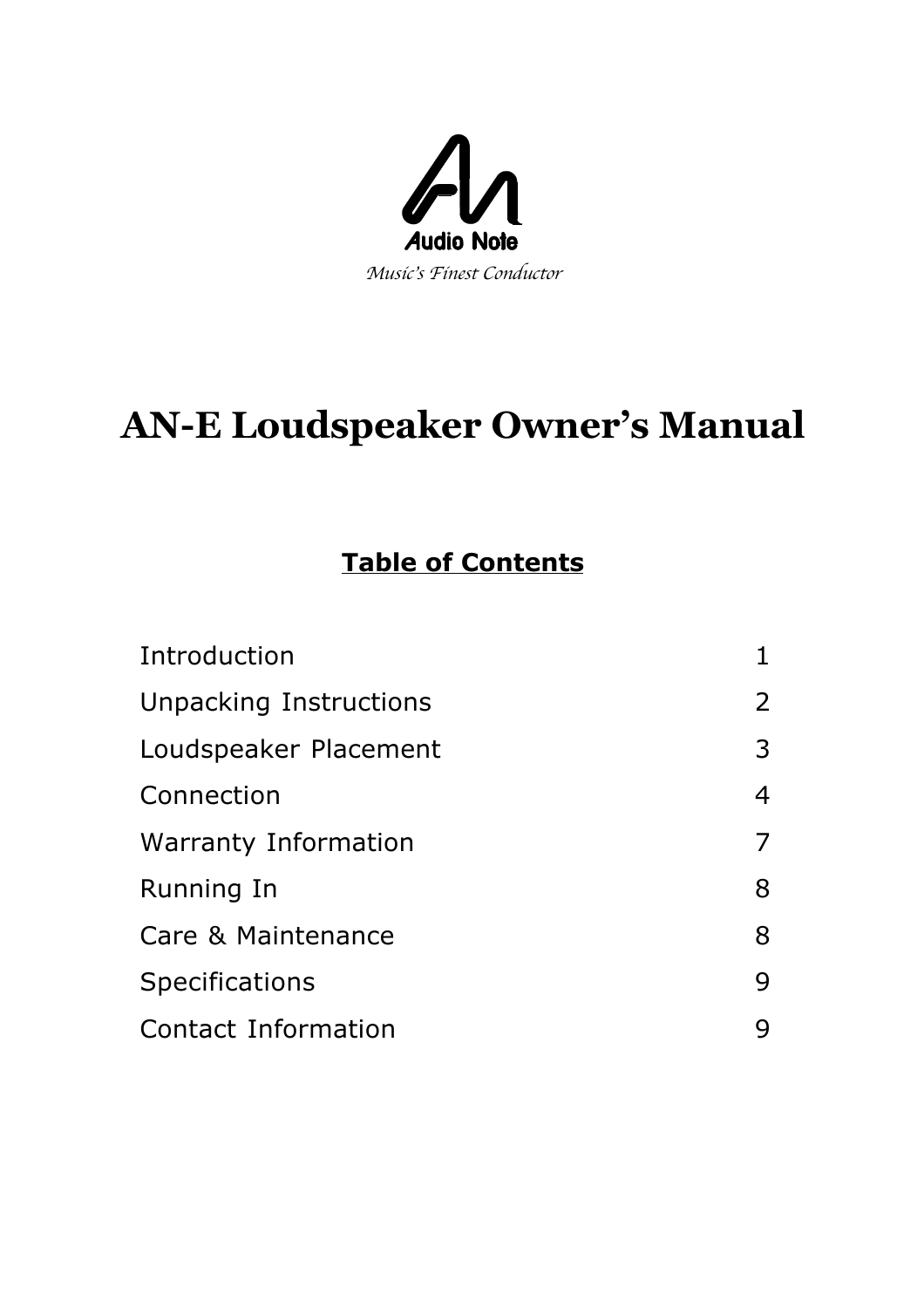# **Introduction**

Congratulations on your purchase of a pair of Audio Note™ **AN-E** loudspeakers! We hope and expect that they will give you many years of musical enjoyment and trouble-free listening. And, whether you know it or not, *you've just struck a blow in the service of Music*.

Far too much of the high-end audio marketplace is occupied by low-efficiency loudspeaker systems – several less-than-ideally-matched drivers and a very complex, (read: life-sucking), crossover – all housed in a cabinet doing its best impression of reinforced concrete or petrified wood. Of necessity, they are paired with high-powered, nearly always solid-state amplifiers in an attempt to jump-start their (and your) hearts. 10 times the power applied to a speaker which is 10dB less efficient will produce the requisite sound pressure level, but what about coherency, full natural micro-, as well as macro-, dynamics, inner detail? What about **LIFE**? What about the musicians' delivery of their and the composer's **EMOTION**? Sorry, they're just not part of the "High Performance Audio" design brief. And *Music* suffers for it.

The design of the **AN-E** Loudspeaker, by contrast, calls for a cabinet made from materials that complement the workings of the chosen drive units. Instead of trying to *kill* the resonances in the cabinet, we tailor the cabinet to place the resonances in frequency bands where they *aid* and *enhance* the operation of the drive units, culminating in a loudspeaker system that makes the most of the preceding amplifier's output.

The drive units employed in the **AN-E** have been developed with our *very* active participation and are manufactured to our specifications.

The crossover is simple – essentially first order – hardwired and incorporates careful location of components, both in relation to each other, and also in relation to the woofer's magnet, which influences the behaviour of the crossover a great deal. The crossover uses air-cored chokes and select bipolar and polypropylene capacitors. (In the Signature models, copper foil, and in the Sogon, silver foil.) The **AN-E** internal cabling consists of varying numbers of either 99.99% pure copper or 99.99% pure silver wire, depending on the exact model. (See specifications.)

This combination of design approach, parts quality and manufacturing process yields an extremely even load characteristic as well as a very flat power/frequency response that remains within tightly controlled limits throughout its working bandwidth.

Each complete loudspeaker is individually adjusted under dynamic operating conditions, using proprietary software, in order to compensate for the slight variations that always exist in drive units and assures precise uniformity of sonic performance. This individual adjustment, and matching to a reference, of each crossover network to each pair of drive units allows an unparalleled degree of sample-to-sample consistency not only within pairs of loudspeakers, but also from one pair to another. *Each of you're an-E loudspeaker's performance is within 0.4dB of its mate and our reference response curve.* To the best of our knowledge, no other loudspeaker manufacturer achieves such close matching and tests 100% of its production.

The result? *Maximum efficiency and dynamic behaviour.* And **Life.** And **Emotion.** Retained and delivered with **goose bumps.** *Your Music will thank you.*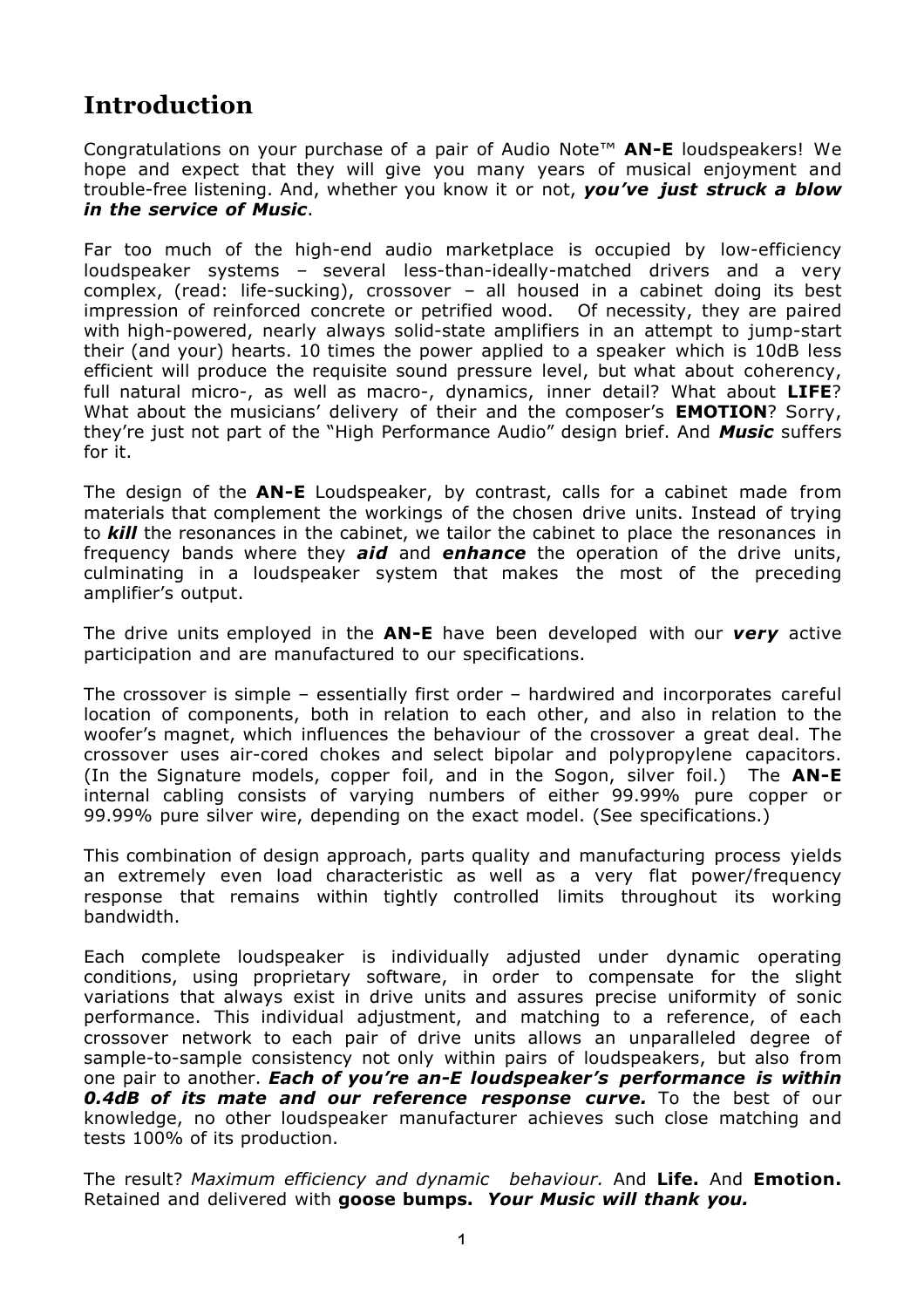# **Unpacking Instructions**

To easily remove the loudspeaker from its carton, fold the four bottom flaps outward. Then, holding the inner packing material in place, tip the box over onto its open end and simply lift the carton away.

If there are any signs of shipping damage, inform your dealer *at once*.

Be sure to save the cartons and all packing materials in the event that subsequent sale or repair necessitates re-shipping.

At this time, please fill in the warranty card, putting both serial nos. and the date of purchase on the card. The serial numbers are on the rear of the speakers below the input terminals and on the outside of the packing cartons.

#### **Loudspeaker Placement**

The Audio Note™ **AN-E** is a highly versatile loudspeaker which will provide satisfying performance in most listening environments.

For optimal tonal balance, the **AN-E** should be used on a stand of 24 - 27cm (10 inches) in height, for *best results*, use spiked high-mass stands that can hold the speaker so firmly that even if the top of the speaker is pushed, it will not move at all. Alternatively, light open-frame stands will give decent results provided they have spikes rigidly coupling them to the floor, (through carpet if present.)

The speakers should be coupled to the stand by placing four pea-sized balls of *Blu Tack* on the stand's top and pushing the speaker down onto these so that they are flattened. (We have included some of this *Blu Tack* with the instructions and warranty card.)

The **AN-E** has very wide dispersion which provides a great deal of flexibility in the different rooms and set ups, and despite being a rear ported design it is designed for corner or near wall, much of the set up process is therefore counter-intuitive in that it works in the opposite way to "normal" loudspeaker set up (for example move the speaker CLOSER to the rear wall will normally result in a tightening and deepening of the bass reproduction), so bear that in mind when you do the initial set up and later adjustments.

The AN-E has, as a result of its wide dispersion, a very wide listening window, allowing considerable angling (or toe-in) to provide an evenly distributed energy window between the speakers, by allowing adjustment of early side wall reflections either to adjust the frequency content to coincide and underpin the direct sound, or prevent those reflections from interfering with the direct sound from the speakers. These reflections will greatly affect tonal and stereo balance and even relatively small changes in the speaker's angle and distance to the sidewall can change the room interaction markedly.

To control these reflections, place the outer edges of the speakers as close to the side wall as possible, shortening the time difference between direct sound and first reflections as much as possible. The optimal angle at which the speakers are aimed at the listener varies from room to room. The room size will have a particularly marked influence on the angling and proximity to the side walls, where room layout allows.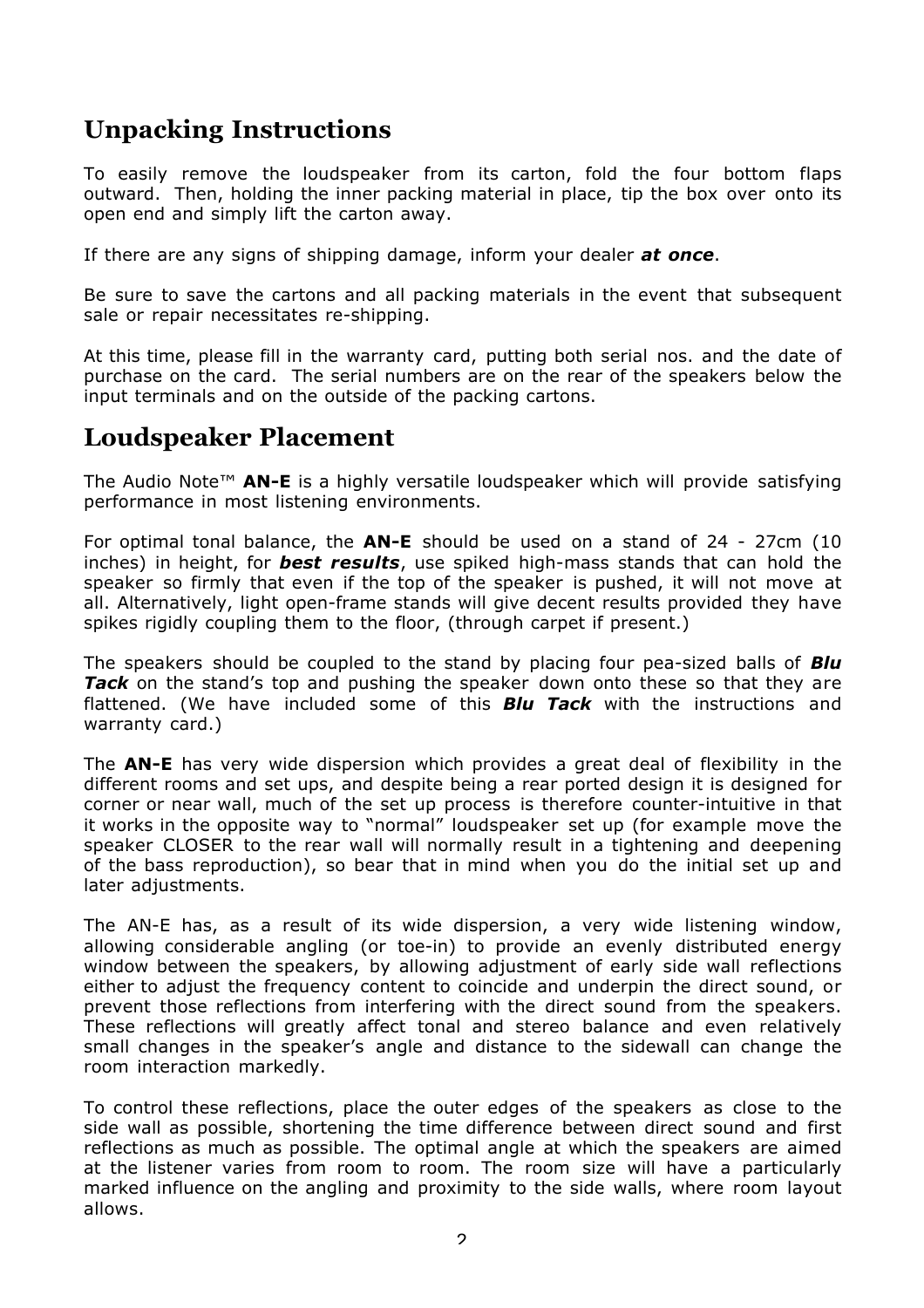The object of the setting up exercise is to find a position where the speakers pressurize the room in a similar way to that of natural instruments, this will restore a much overlooked aspect of music reproduction: the actual pressure generated by instruments, which is one of the main differences between "live" and "reproduced".

Four main options, (presented from most to least desirable, all else being equal), are:

**1.)** Starting with rooms where corner position is available:

Move the speaker to be as close to the side wall as possible, to the point of almost touching the wall, with the speaker  $5 - 10$  centimeter (2-4 inches) from the rear wall, toe the speakers in to aim 1-2 meters (3-6 feet) in front of the listener, now play a record or CD with some bass content to see how the low frequencies come across, then adjust the speaker angle to get a good and even energy spread between the speakers.

**2.)** Then to rooms with only two real walls available, as a rule always fire down the long length of the room wherever possible, otherwise also follow the clues below,

Place the speaker  $5 - 10$  centimeters (2-4 inches) from the rear wall, then toe them in to aim almost directly at the listener, especially in large rooms this should be tried, even in corner position, give them a listen, then move the speakers as far apart from each other as the room allows, then play with the distance between the speakers and the angle, to create the best possible balance (compromise) between the bass response and the energy distribution between the speakers, (remember the angle of the speaker to the wall can be anything from a few degrees to 45 degrees or sometimes even more, depending on the distance between the speakers and the distance to the listening position. Lastly try moving the speakers forward 5 centimeters (2 inches) to see how the bass behaves. Adjust the distance to the rear wall to get the bass and deep and even as possible.

**3.)** Now to really difficult rooms, such as rooms where little or no wall space is available or very long and narrow rooms for example,

Position the speaker facing each other, believe it or not the AN-E's dispersion is so good that this position in some rare instances work better than any alternatives, in a narrow long room, the speakers can be positioned using the side walls the way the rear walls are used in 2.) above, but with the speakers at a very steep angle (i.e., sharply toed in), seen from the listening position, then essentially follow the instructions in 2.) above.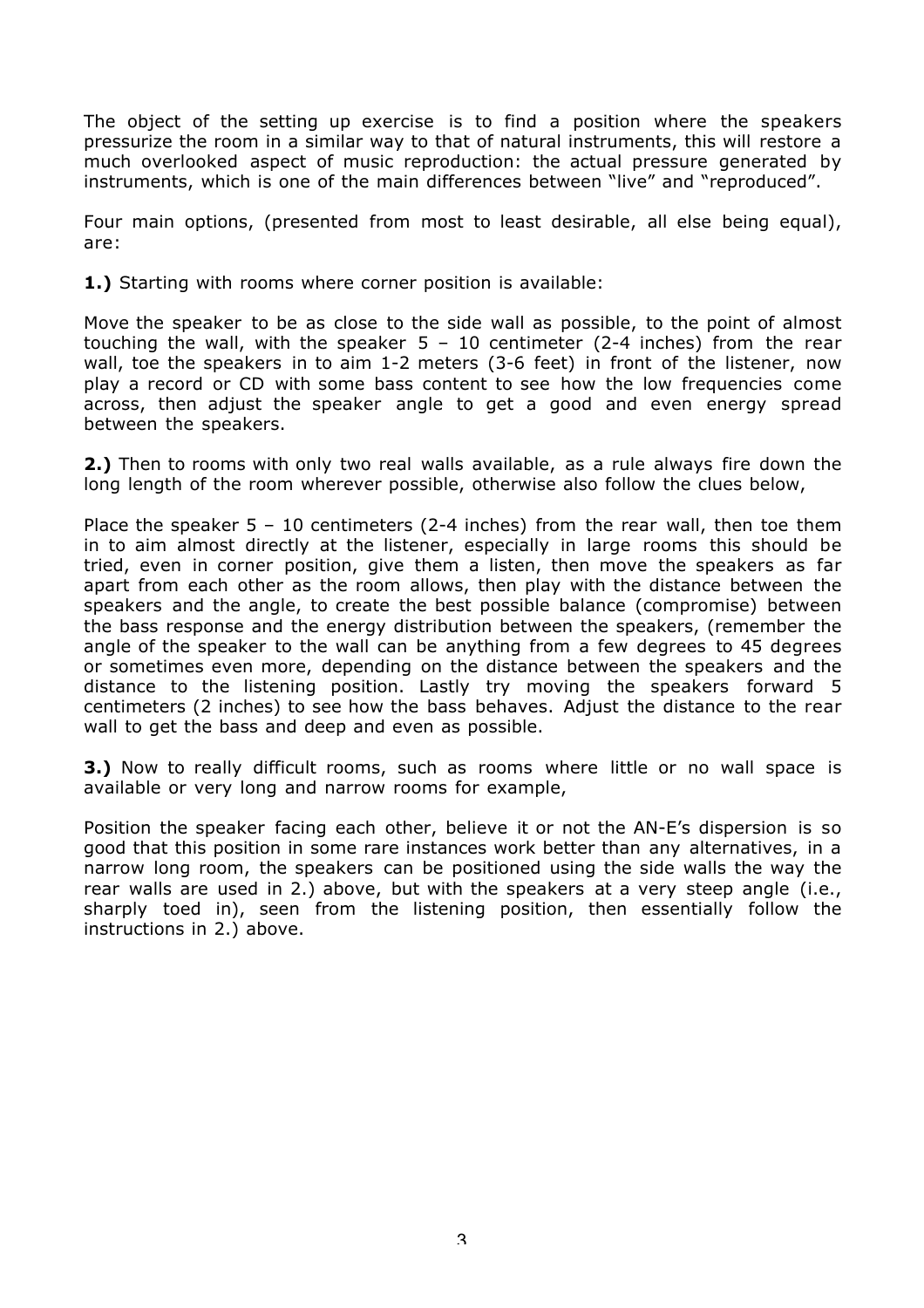**4.)** Lastly rooms where the speaker can only be used free-standing, away from all walls,

Due to our speaker's near wall design requirements this is the least desirable position, as it will not allow pressurization of the room in the way or to the extent we intend, nor will it therefore give you the best frequency balance, however our speakers still sound better than most in this, the most undesirable position, and as a rule the speakers should be angled to cross about a meter in front of the listener and form an equidistant triangle if used this way.

*Needless to say, regardless of how thorough I try to be in these set up instructions, experimentation is vitally important to achieve optimum results in any given environment and over time as you familiarize yourself with the sound of the speakers in your room you will be able to refine and optimize the set up.*

#### **Connecting the AN-E**

Before making any connections *always* turn off your amplifier!

The length and type of speaker cable used in your system will have an audible effect. The **AN-E** is wired internally with a high quality Audio Note™ cable. It is recommended that you use a similar type of speaker cable in order to maintain the tonal balance and dynamic characteristics that we designed into the **AN-E**.

Although the binding posts on the back of the speakers accept bare wire, we recommend that the cable be terminated with soldered 4mm banana plugs. Even if the distance from the amplifier to each loudspeaker is different, we advise the use of equal lengths of speaker cable to both speakers.

**Correct phasing of the speakers is vital for sound quality.** Your speakers should be wired in phase with each other. Proper phasing will be assured if the speaker cables connect the red speaker input to the plus (+) or "hot" amplifier output terminals, and the black speaker input terminals to the negative (-) or "ground" amplifier output terminals (*see figure 1*). Most speaker cables are marked so that it is possible to distinguish between conductors by the colour of the insulation or by a white stripe or small raised edge along one conductor.

Should you be interested in the absolute phase of your system, a positive voltage at the red terminal of the speaker will cause all drivers to move outward, provided the links are in place.

**Very tight and positive connections are necessary.** Care should be taken to ensure that the connections are neat and that no strands from the two conductors are allowed to touch.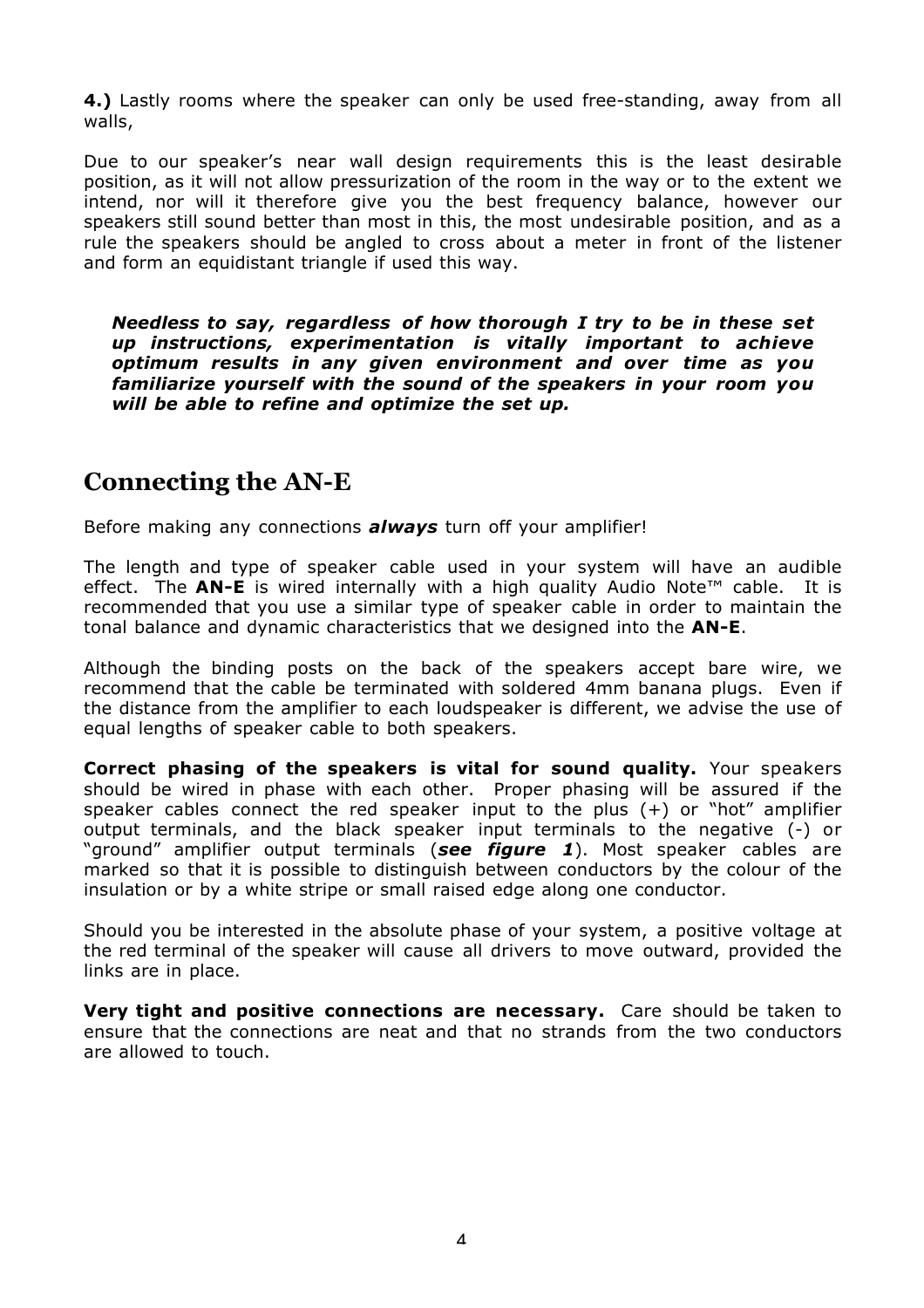

At the rear of each speaker there are two pairs of red and black terminals marked **LF** and **HF**. Your loudspeakers were shipped from the factory with these pairs bridged by connecting links. The input to one pair of terminals will be fed to both sets of terminals.

The facility to split the crossover on the **AN-E** allows the speakers to be operated in a bi-wired or bi-amplifier mode. The crossovers are split by removing the connecting links between the HF and LF terminals on the rear of the speaker.



Bi-wiring (*see Figure 2*) involves running two sets of cables to the rear of each speaker so that the LF section of the crossover is fed by one set and the HF section by the other. Both sets of cable are attached together to the corresponding pair of terminals on the back of the amplifier. It is strongly recommended that the same type of speaker cable is used throughout.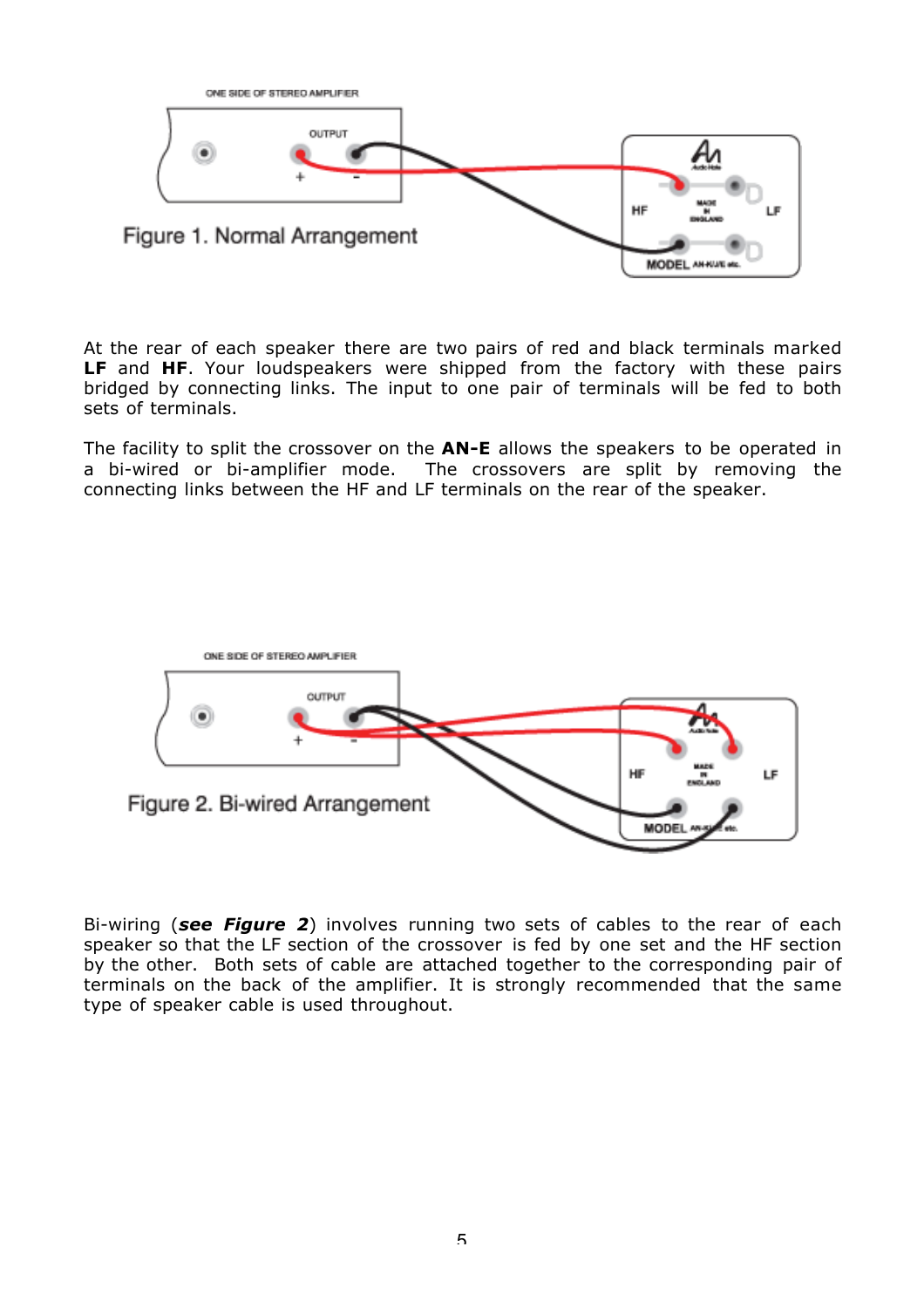Bi-amplifying involves using two stereo or four mono power amplifiers to drive the loudspeakers. When using two stereo power amplifiers, or four monaural amplifiers, it is possible to bi-amplify in three ways:



**Figure 3** shows both channels of a stereo amplifier driving one loudspeaker system. In the illustration, the right channel is driving the HF unit; the left channel drives the LF unit. This would be repeated with the second stereo amplifier and the other loudspeaker system.



Figure 4. Bi-amping with one stereo amplifier high frequency and one for low frequency drivers.

**Figure 4** shows an alternative method for using two stereo amplifiers to bi-amp your Audio Note™ speakers. both channels of a stereo amplifier driving one loudspeaker system. Using this method,, both channels of one stereo amplifier are used to drive the HF units in the two loudspeakers while both channels of the second stereo amplifier are used to drive the LF units in the two loudspeakers.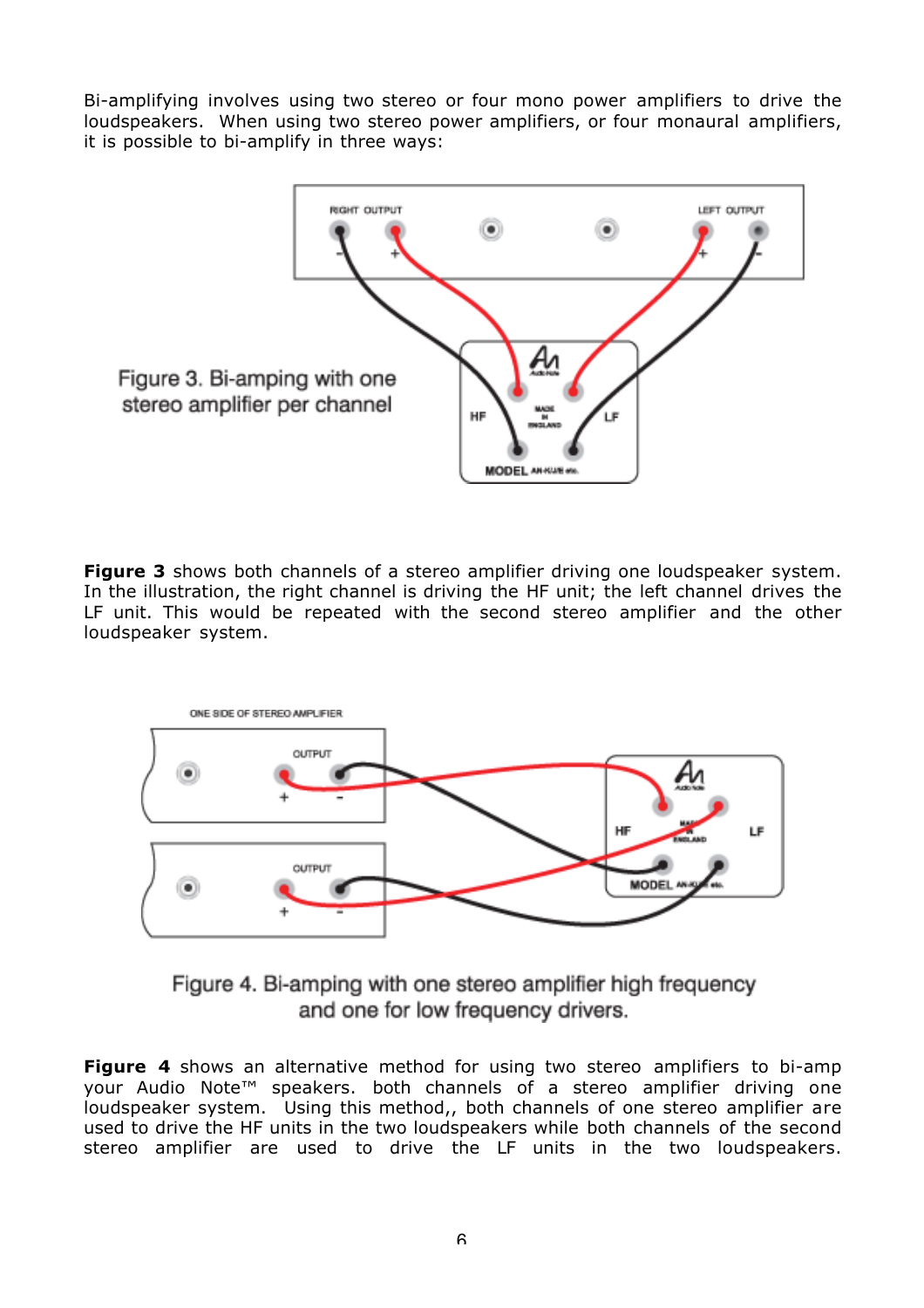

Figure 5. Bi-amping with four monoblocks.

Lastly, as shown in **Figure 5**, four separate monaural amplifiers can be used, with each amplifier driving a single loudspeaker driver. (Only the connections for one loudspeaker are shown. Repeat for the other channel.)

**PLEASE NOTE:** Care must be taken when connecting the pre-amplifier inputs to make sure that each loudspeaker receives either the Right or the Left channel input and not a mix of the two. It is advisable to use amplifiers of a similar quality and input sensitivity when bi-amping Audio Note™ loudspeakers.

### **Warranty Information**

*Save your purchase receipt!* Your Audio Note™ **AN-E** loudspeakers are warranted against faulty workmanship and material failure for 5 years from date of purchase. The warranty is fully transferable, *provided the original receipt for the purchase can be produced.*